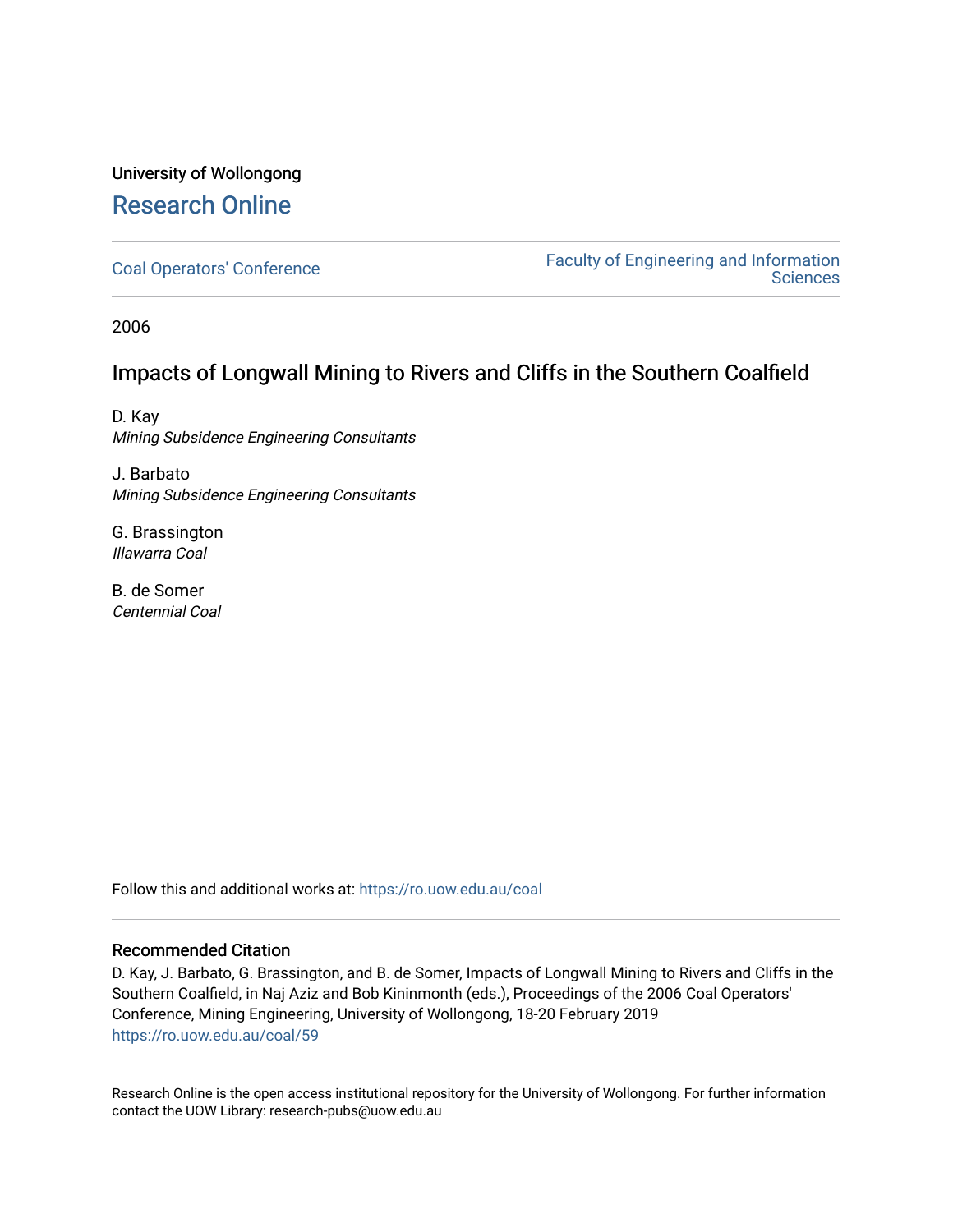# **IMPACTS OF LONGWALL MINING TO RIVERS AND CLIFFS IN THE SOUTHERN COALFIELD**

## **Daryl Kay<sup>1</sup> , James Barbato<sup>1</sup> , Gary Brassington<sup>2</sup> , and Ben de Somer<sup>3</sup> ,**

*ABSTRACT:* Extraction of coal using longwall mining techniques causes subsidence which has potential to affect surface features, including environmentally sensitive areas such as rivers and cliffs.

There are currently a number of proposed extensions to coal mining operations in the Southern Coalfield of New South Wales that are seeking to mine close to rivers and cliffs. These proposals have attracted some community concern at a local and regional level. This concern is largely founded on impacts that have occurred as a result of previous mining activities, the majority of which occurred directly beneath the impacted sites. It was therefore considered a timely exercise to revisit the history of impacts that have occurred as a result of mining close to rivers, particularly where they have occurred in the Southern Coalfield. The rivers reviewed include the Cataract, Nepean, Georges and Bargo Rivers.

Potential effects of longwall mining on clifflines can include rock fracturing; rock falls from cliff lines, riverbed fracturing and water loss. Consideration will be given in this paper to the major mining, geometrical, geotechnical and environmental factors affecting the likelihood of rock falls from cliff lines and riverbed fracturing and water loss, and reference will be made to previous mining experience at collieries in the Southern Coalfield of New South Wales.

Where the mining has not occurred directly beneath rivers, rock fractures, water loss and rock falls from cliff lines have occurred to a much lesser extent when compared to rivers that have been mined directly beneath. The fractures have been observed in local, isolated areas only and were minor in nature. In addition, changes to flow conditions have not been observed in these areas.

A clear understanding of potential impacts from mining of longwalls beneath or near rivers and cliffs is essential for developing relevant baseline studies, assessing potential impacts and formation of appropriate remedial methods. Management plans can then be implemented to monitor and mitigate the identified risks without unduly restricting the extent of mining.

### **INTRODUCTION**

Extraction of coal using longwall mining techniques causes subsidence which has the potential to affect surface features, including environmentally sensitive areas such as rivers and cliffs.

There is an extensive history, in Australia and overseas, of mining directly beneath or close to rivers and cliffs. A number of studies have been conducted that describe many of these past experiences (ACARP, 2002; Holla and Barclay, 2000; Kay D., 1991; and Pells et al, 1987). The majority of these studies have focussed upon mining activities that have occurred directly beneath rivers and cliffs.

There are currently a number of proposed extensions to coal mining operations in the Southern Coalfield of New South Wales that propose to mine close to rivers and cliffs. These proposals have attracted some community concern at a local and regional level. This concern is largely founded on impacts that have occurred as a result of previous mining activities, the majority of which occurred directly beneath the impacted sites. It was therefore considered a timely exercise to revisit the history of impacts that have occurred as a result of mining close to rivers, particularly where they have occurred in the Southern Coalfield. The rivers reviewed include the Cataract, Nepean, Georges and Bargo Rivers.

 $\overline{a}$ 

*<sup>1</sup> Mine Subsidence Engineering Consultants* 

*<sup>2</sup> Illawarra Coal* 

*<sup>3</sup> Centennial Coal*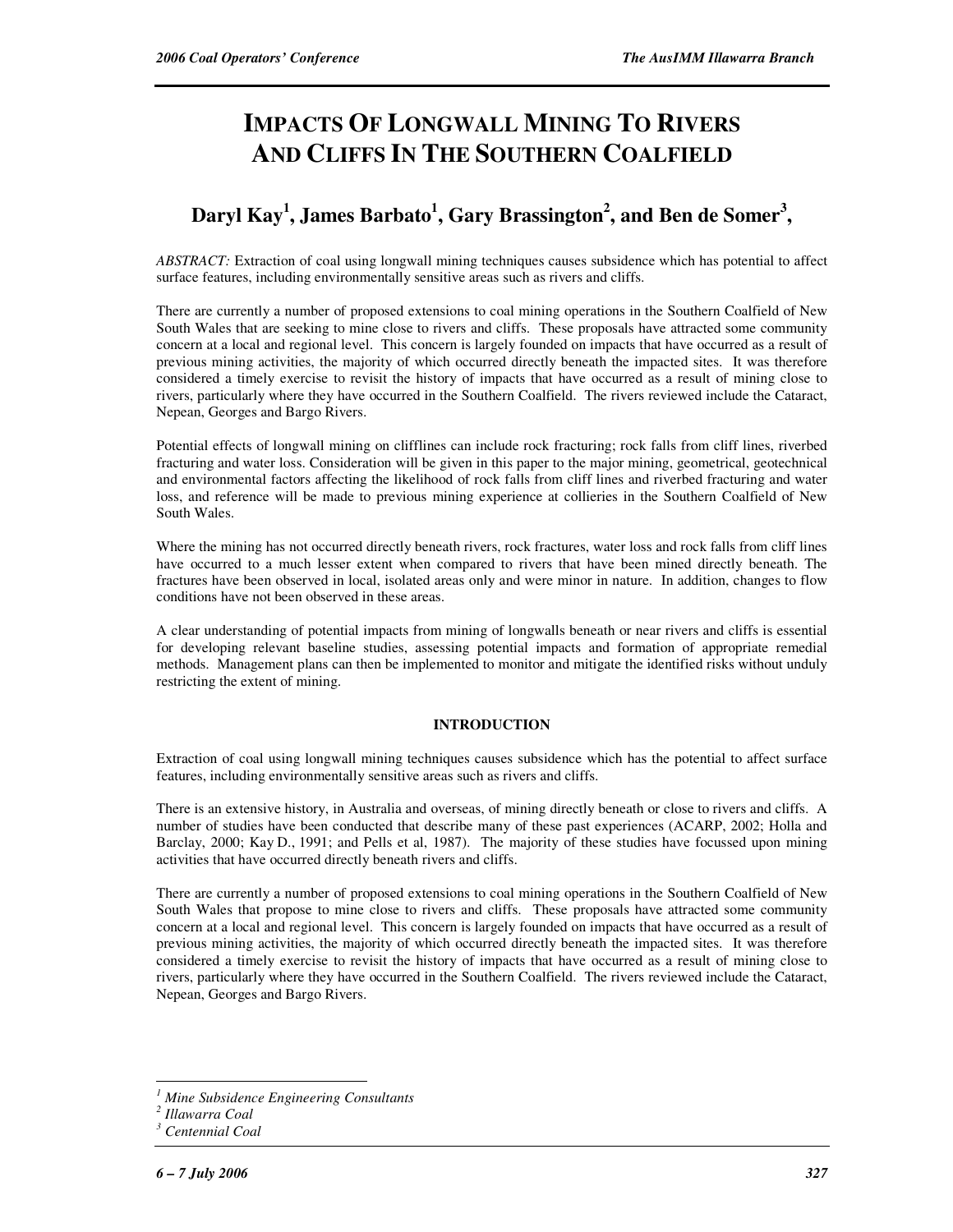#### **CHARACTERISTICS OF MINING CONDITIONS AND SURFACE LITHOLOGY IN THE SOUTHERN COALFIELD**

The collieries in the Southern Coalfield lie in the southern part of the Permo-Triassic Sydney Basin, within which the main coal bearing sequence is the Illawarra Coal Measures, of Late Permian age. The Illawarra Coal Measures contain numerous workable seams, the uppermost of which is the Bulli Seam, and it is generally this seam which has been extracted under rivers and cliffs.

The river beds and cliffs that subside from mining lie within the Hawkesbury Sandstone unit, although there are outcrops of the Wianamatta Shale Group within their catchment areas.

The depth of cover over the Bulli Seam is generally between 400 and 500 metres. The thickness of the seam is generally between 1.8 and 3.5 metres, which is usually fully extracted, using longwall mining techniques.

#### **MINE SUBSIDENCE RELATED MOVEMENTS THAT OCCUR BEYOND THE EDGE OF LONGWALLS**

The maximum observed subsidence movements occur above the extracted longwall panels. Typically, the amount of subsidence at the goaf edge is less than 50 % of the maximum. Where the surface is relatively flat, the observed movements reduce with increasing distance from the goaf edge. As a general guide, they typically extend to approximately half a depth of cover from the edge of longwalls, particularly in the Southern Coalfield. Given that the typical depths of cover are between 400 and 500 metres, the limit of subsidence (as defined by a limit of 20 mm) is generally observed to be between 200 and 250 metres from the edge of longwall panels.

Where the surface includes river valleys or gorges, additional movement patterns are associated with longwall mining. Valley closure and upsidence movements are consistently observed in river valleys and gorges in the Southern Coalfield. The sides of valleys are observed to close in response to mining, with concentrations of compressive strain generally observed near the bases of the valleys. The bases of the valley are generally observed to rise relative to the valley sides, and this is termed upsidence. Similar movements have been observed in valleys even where no mining has occurred, and these movements are referred to as valley bulging and it is a natural phenomenon (Patton and Hendren, 1972), although it is understood that the process is accelerated by mining. The upsidence and closure movements are thought to occur in response to a redistribution of in-situ stress as a result of mining. Further details regarding observations, mechanisms and methods of predicting valley closure and upsidence are provided in a report by Waddington Kay & Associates (2002), now named Mine Subsidence Engineering Consultants Pty Ltd.

Closure and upsidence effects can be detected some distance from the edges of longwalls, well beyond the limit of vertical subsidence. In deep valleys and gorges in the Southern Coalfield, closure and upsidence movements have been detected more than 500 metres from the edges of longwalls, which is approximately twice the distance to the limit of subsidence in plateau areas.

In relation to vertical movements in rivers, the net vertical movement is a combination of subsidence and upsidence. If subsidence is greater than upsidence, net subsidence is observed. Conversely, the base of the river may experience net uplift if the upsidence is greater than the subsidence.

The various modes of movement reduce the further away a point is from the edge of longwalls. Depending on the proximity of longwalls to a river, upsidence can exceed subsidence beyond the goaf edge, resulting in net uplift. In the Cataract Gorge, for example, monitoring indicated that upsidence of 700 mm occurred while the area generally subsided by 500 mm, resulting in a net uplift of 200 mm.

#### **POTENTIAL IMPACTS THAT CAN OCCUR AS A RESULT OF MINING**

Rivers can experience a number of potential impacts as a result of mining, many of which have been well documented (Holla and Barclay, 2000). A summary of potential impacts is listed below.

- Fracturing in the riverbed and rockbars
- Surface water flow diversion from the surface to the shallow sub-strata
- Additional ponding, flooding or desiccation
- Additional erosion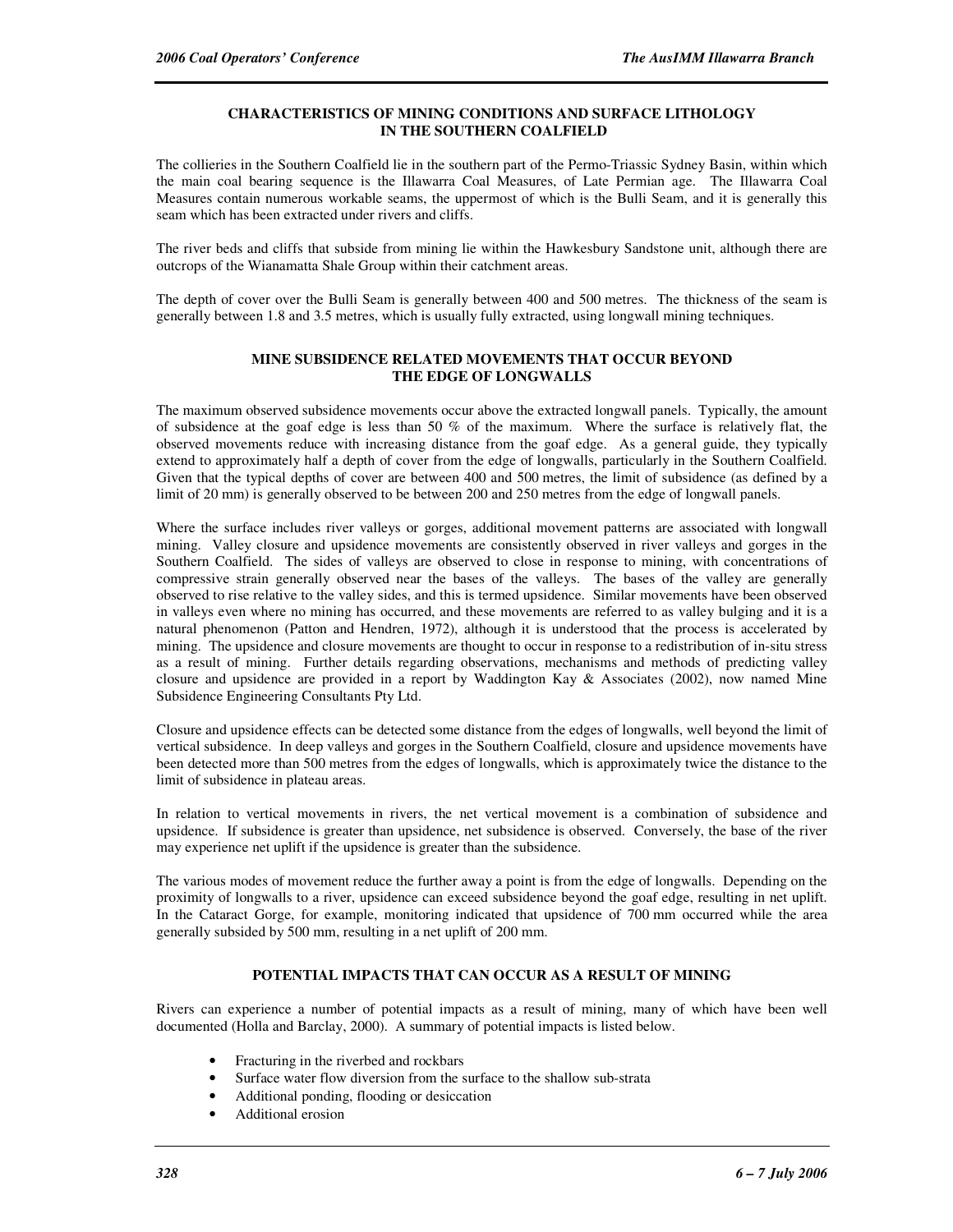- Changes to stream alignment
- Changes to water quality
- Impacts on terrestrial and aquatic flora and fauna

Where mining is close to, but not directly under rivers, the changes in the gradient that occur as a result of subsidence are generally small and an order of magnitude less than the natural river gradients or cross-gradients. The potential for additional ponding, flooding, desiccation or changes to stream alignment are therefore very small. Scouring or increased erosion is of greater concern for alluvial beds or bedrock containing soft strata, but not for the relatively hard Hawkesbury Sandstone that is found in the beds of the major rivers in the Southern Coalfield.

Fracturing of rock and surface water flow diversion are the most visible and well known impacts associated with mining beneath rivers. The potential changes to water quality and, to a lesser extent impacts to flora and fauna are also largely dependent on the severity of these impacts.

Further details regarding fracturing and surface water flow diversion are discussed below.

#### **OBSERVATIONS OF FRACTURING BEYOND THE EDGE OF LONGWALLS**

Fractures and joints in bedrock and rockbars occur naturally during the formation of the strata, and from erosion and weathering processes, which include natural valley bulging movements. When longwall mining occurs in the vicinity of creeks and rivers, mine subsidence movements can result in additional fracturing or reactivation of existing joints. A number of factors are thought to contribute to the likelihood of mining-induced fracturing and these are listed below.

- Mining-related factors, which affect the level of ground movements that occur. These factors include among other things, the depth of cover and proximity of the mining to the river, panel width and extracted thickness.
- Topographic factors associated with the river valley, which include valley depth and steepness of the valley.
- Local, near-surface geological factors, which include bedrock lithology such as rock strength, thickness of bed strata, orientation and dip of strata, degree of cross-bedding and existing jointing.
- In-situ horizontal stresses in the bedrock.

A number of collieries in the Southern Coalfield have recorded the extent and location of fractures that have developed during and after longwall mining operations in the vicinity of rivers and gorges. The mining operations reviewed for this paper include Tower and Appin Colliery beneath or near the Cataract River, Tahmoor Colliery beneath or near the Bargo River, West Cliff Colliery beneath or near the Georges River, and Elouera Colliery beneath or near Wongawilli Creek. Other operations in the Southern Coalfield have also mined beneath or near rivers and creeks and these are the subjects of other research.

In comparison, where river beds have not been directly mined beneath, the effects of subsidence have occurred to a substantially lesser extent. Where the rivers have not been directly mined under, a smaller number of mininginduced fractures have been observed. The fractures have been observed in local, isolated areas. These fractures were noted as minor in monitoring reports, and there were no indication of changes to flow conditions in these areas. It was found that the majority of mining-induced fractures are observed where rivers are located directly above extracted longwalls.

Figure 1 shows a graphical representation of fracturing relative to distance from the nearest edge of longwall mining, which can be measured from fracture maps that have been provided by each colliery. The plot refers to the number of observed fracture sites and not the number of fractures. Substantially more mining-induced fractures have been found at each fracture site above extracted longwalls.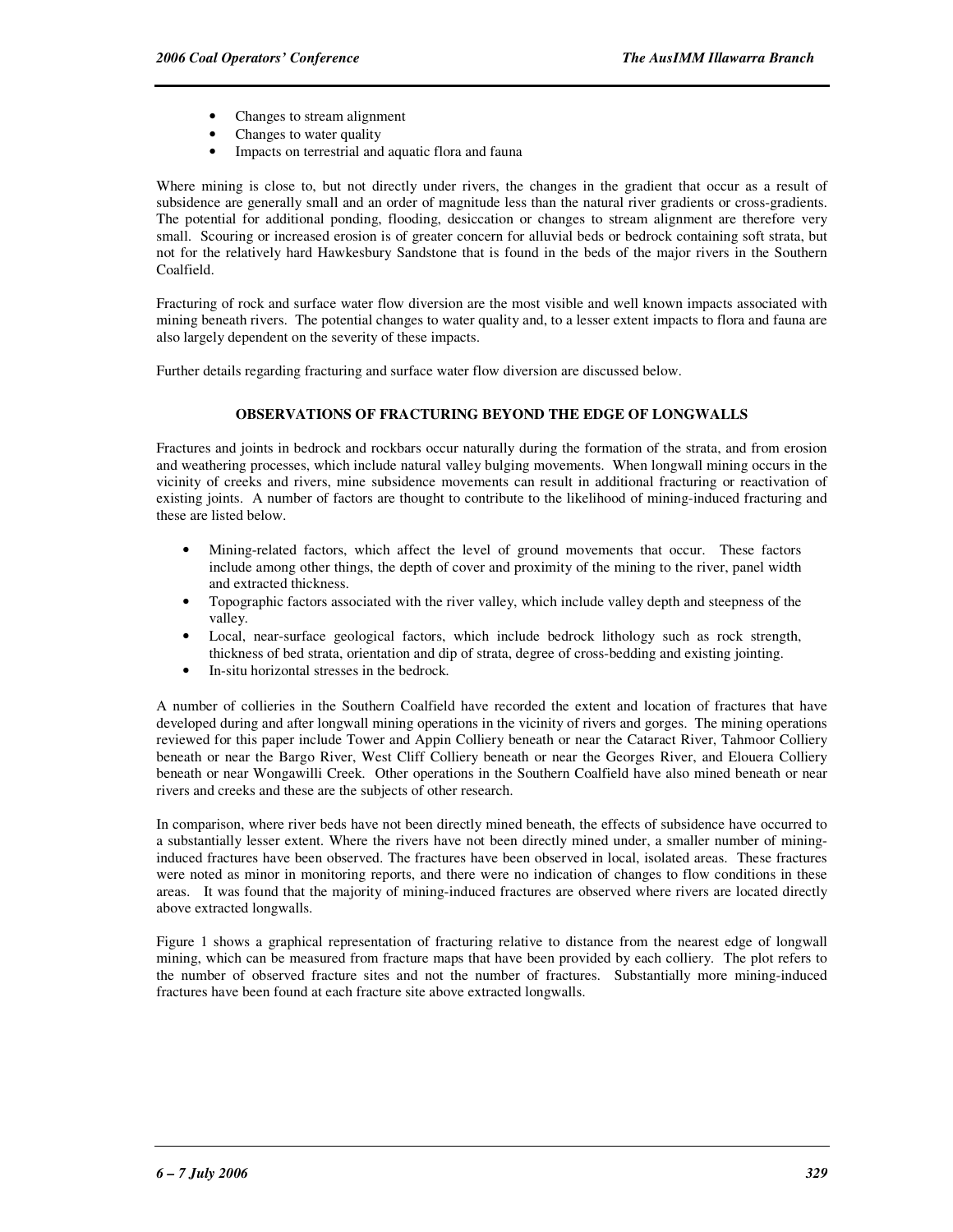

**Fig. 1 - Distance of observed fractures to closest edge of longwall** 

In addition to the above information, extensive monitoring was undertaken as longwalls approached and passed beneath the Georges River at West Cliff Colliery. Fracturing was generally noticed in each section of river after it had been directly mined beneath, although some minor fracturing or movement of existing joints occurred in front of the extraction face. These minor subsidence movements did not impact water flows or quality in the river.

The above observations appear to generally correlate with established understanding of the behaviour of sandstone under strain. Fracturing is generally considered possible if systematic tensile strains are greater than 0.5 mm/m, or compressive strains are greater than 2 mm/m. A conservative analysis of observed ground movements suggests that compressive strains due to closure are generally greater than 2 mm/m in deep valleys (greater than 50 metres) only when they are within approximately 250 metres of the goaf edge, as shown in Figure 2. Only minor fracturing has been observed within rivers within this proximity to mining.



**Fig. 2 - Observed compressive strains in valleys relative to side or end of longwall** 

The observation of small amounts of localised fracturing at more remote distances from extracted longwalls is understandable as the level of stress and bedrock strength varies along the length of a river. The level of existing stress in the bedrock varies depending on its position in the natural erosive cycle and the level of in-situ stress that has been imposed on it. The bedrock strength varies along the river depending on the type of rock, its layer thickness and extent of natural joints and fractures.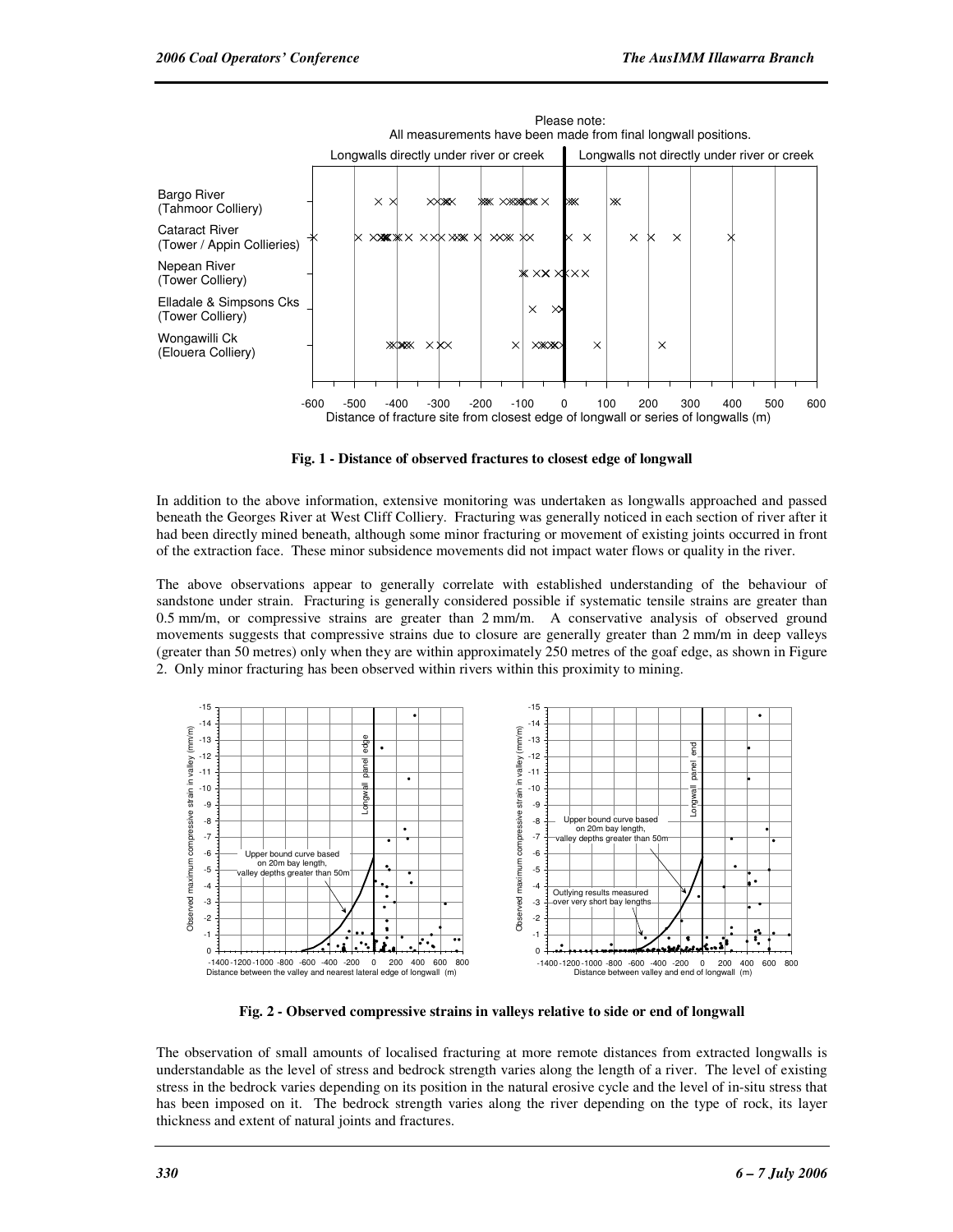Fractures resulting from small subsidence movements, such as those that occur adjacent to longwall mining can occur where the bedrock is close to its elastic limit. A good example is the fracture in the bedrock beneath Broughtons Pass Weir on the Cataract River (identified in Fig 1), which occurred in rock that was already under stress as a result of the excavation and construction of the Weir, and its strength was relatively weak given that it was a thin layer of shale, rather than a layer of massive sandstone.

Given the above complexities, it is difficult to accurately predict precisely where fractures may develop in response to mine subsidence. However, monitoring of past mining experiences provides a good level of confidence for predicting the likelihood, style and extent of fracturing in rivers from longwall mining.

#### **OBSERVATIONS OF SURFACE WATER DIVERSION BEYOND THE EDGE OF LONGWALLS**

Mine subsidence related impacts on surface water are primarily concerned with diversion or loss of water in the following ways:

- Diversion of surface flows into subterranean flows, where water travels via fractures and joints in the bedrock into near-surface dilated strata beneath. This water generally resurfaces further downstream.
- Leakage through rockbars, where water held in ponds and pools may leak through fractures and joints in rockbars and resurface further downstream.
- Infiltration into the groundwater system, particularly where the groundwater table is lower than the surface water level of the river.
- Surface water into the mine.

In the Southern Coalfield, the main types of potential flow diversion are subterranean flows and rockbar leakages. Diversions of surface water through these mechanisms occur naturally due to erosion and weathering processes and natural valley bulging movements. Natural surface flow diversions are observed along the Cataract, Georges and Bargo Rivers in areas unaffected by mining.

Infiltration of surface water into deeper groundwater can not result unless a conduit is established for flow through to a deeper permeable horizon. Surface water loss is generally unlikely in the long term, especially where the groundwater table is higher than the surface water level of the river. Loss of surface water into the underground mine workings has not been observed in the Southern Coalfields where the depths of cover to the Bulli Seam operations is generally greater than  $400 - 500$  m, and the presence of the Bald Hill Claystone, which acts as an aquiclude.

Mining-induced surface flow diversion into subterranean flows occurs where there is an upwards thrust of bedrock, resulting in fracturing of the rock and redirection of surface water through the dilated strata beneath it. The water reappears downstream of the fractured zone as the water is only redirected below the river bed for the extent of the subsidence induced fracturing. This type of water loss has been observed previously in the Cataract, Georges, and Bargo Rivers and is illustrated by Figure 3.

Mining-induced surface flow diversion due to rockbar leakage occurs in a similar manner to the above mechanism, except that the rockbar is elevated above the rest of the river bed and the general water table. The rate of leakage is dependent, among other things, on the extent of horizontal fracturing within the depth of the rock bar and the water level. The rockbar leaks at a higher rate when the pool is full as there is access to all drainage paths and the water pressure is at its highest. However, as the pool level falls, the drainage rate reduces as the water pressure falls and access is restricted to drainage paths near the base of the rockbar. This type of flow diversion has been observed previously in the Cataract and Georges Rivers and is illustrated by Figure 4.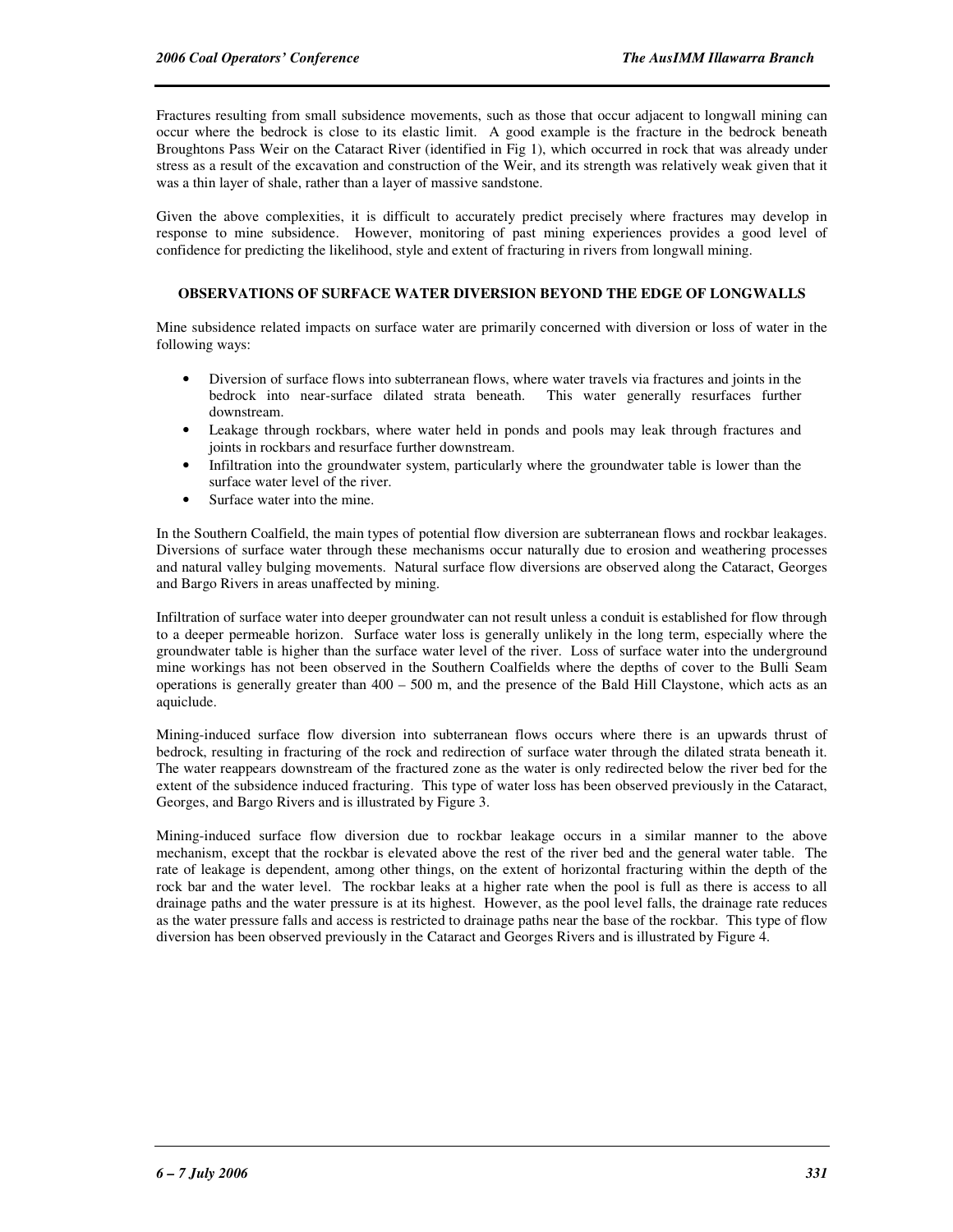

**Fig 3 - Diagrammatic representation of subterranean flows** 



**Fig. 4 - Diagrammatic Representation of Rockbar Leakage** 

As a key component to subsidence management, collieries in the Southern Coalfield routinely undertake investigations into the location and extent of surface flow diversions during and following longwall mining operations. Studies at Tower and Appin Colliery beneath or near the Cataract River, Tahmoor Colliery beneath or near the Bargo River, and West Cliff Colliery beneath or near the Georges River have been reviewed in the preparation of this paper.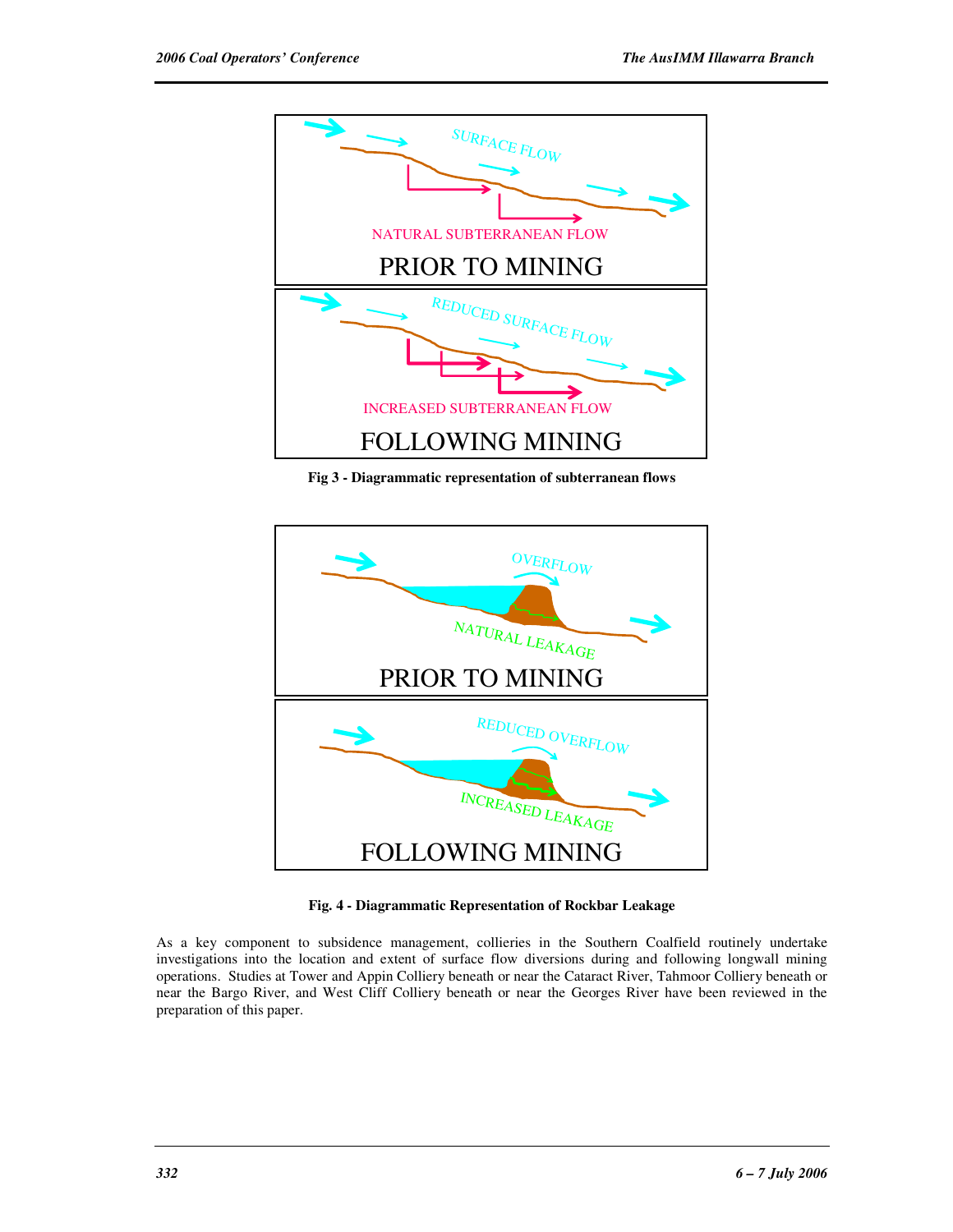The following comments are made from these reviews:

- There are no conclusive examples of surface water flow diversion beyond the edges of longwalls in the Cataract River. There is one site near the commencing end of Longwall 405 at Appin Colliery, where the surface flow diversions of approximately 2 ML/day have been observed but limited premining investigations indicated that subterranean flows occurred prior to mining.
- Some sections of the Bargo River were observed to completely drain following a prolonged period of very low flows. The furthest distance of observed surface flow diversions from the edge of the extracted longwall was approximately 125 metres. Unfortunately, there were no pre-mining investigations to differentiate between natural and mining-related flow diversions.
- Periodic monitoring of surface flows in the Georges River indicate that surface flow diversions did not begin until the longwall passed directly beneath it. Water levels in pools were not observed to fall until the longwall had passed directly beneath them by 140 to 180 metres.

The potential for noticeable or complete surface water flow diversions are not only dependent on the amount of fracturing and bed dilation, but also the magnitude of flow in the stream. A simple formula can be used to illustrate the importance of water flow.



The formula simplifies an extremely complex system of flow conditions which vary from one section to another as a result of, for example, natural surface flow diversions and inflows from streams and other catchment areas within the affected river section. However, the formula is useful for demonstrating flow conditions of concern. If the maximum allowable diversionary flow is greater than the upstream flow, there will not be any surface flow within the impacted section of the river. If the rate of leakage through a rockbar is greater than the upstream flow, the pool will eventually drain.

Diversionary flow comprises two elements: natural diversionary flows and mining-induced diversionary flows. At present, there is relatively little information available to determine the amount of flow that is naturally diverted in streams. This is because until recently, detailed investigations of flow conditions in the river prior to mining had not been undertaken. However, post-mining investigations can estimate the total amount of natural plus mining-induced diversionary flows by observing the minimum level of upstream flow that is required to keep some surface water flowing along the river.

A good demonstration of this principle can be found by comparing the time that impacts were reported in a river with flow rates that were measured upstream. Figure 5 shows measured upstream flow rates over time in the Bargo River, as Longwalls 14 to 19 at Tahmoor Colliery were extracted. It can be seen from Figure 5 that flows were observed to remain continuous on the surface provided that flows were 2 ML/day or greater. The highest upstream flow that was recorded while discontinuous surface flows were observed downstream was 1.7 ML/day. Continuous surface flows were observed in 2004 and 2005, even during times of low flow, as the fractures had been naturally sealed by sediment.

Prior to the installation of a grout curtain in a section of the Cataract River affected by subsidence, the minimum flow required to keep the pools flowing in this section where longwalls have mined directly under the river was estimated to be 3.5 ML/day. Where rivers have not been directly mined beneath, surface flows have remained continuous during sustained environmental flows of 1.7 ML/day. Prior to rehabilitation of the area, pools in the Georges River retained water above Longwalls 5A2 to 5A4 with flows of 1.9 ML/day.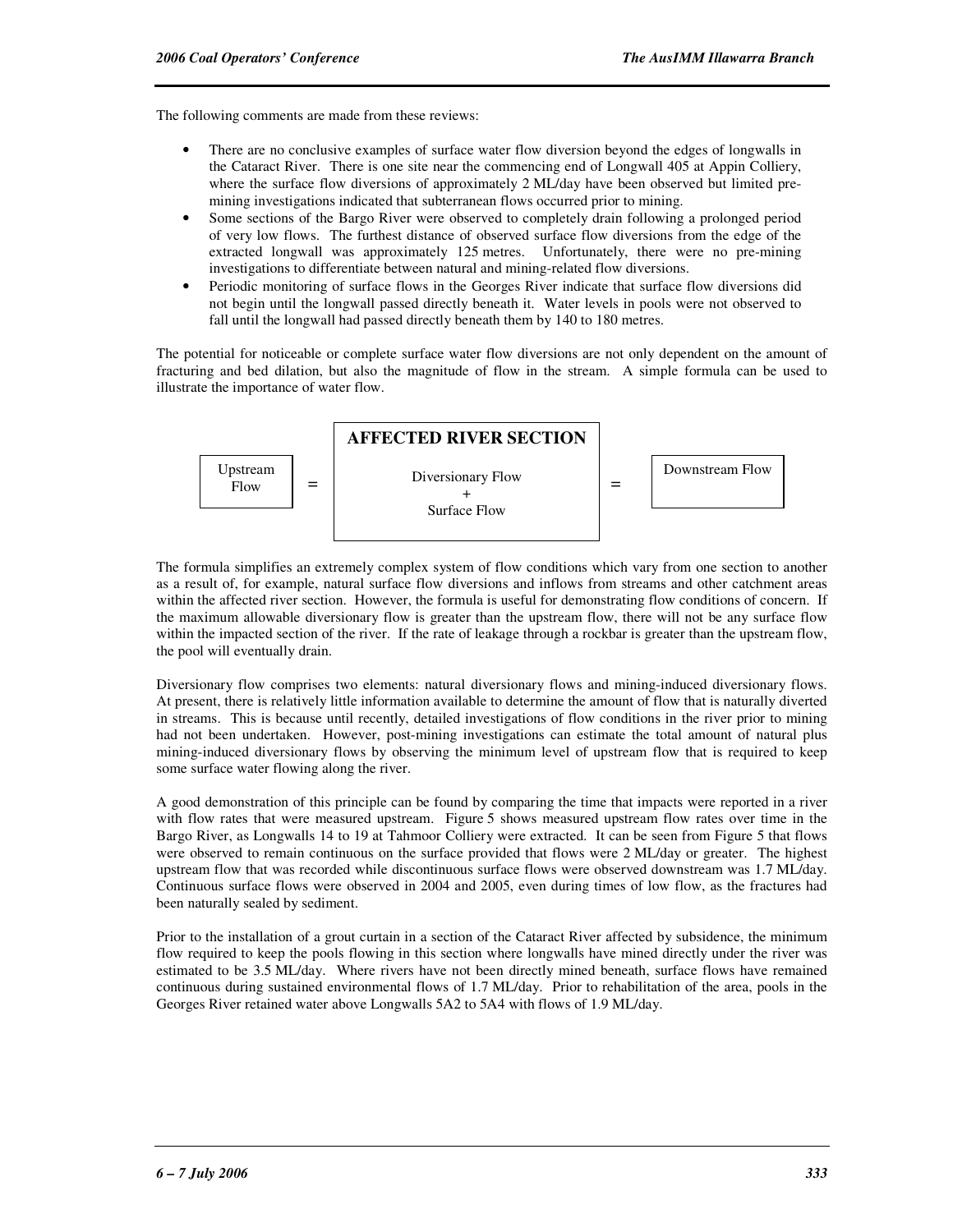

**Fig. 5 - Observed Upstream Flow Rates in the Bargo River** 

These past experiences indicate that rivers will continue to flow even if they are impacted by direct mining, provided that flows in the river are greater than 3.5 ML/day. Collieries now routinely monitor baseline flow in rivers ahead of mining to understand flow conditions and identify sections along which flows are naturally diverting beneath the river bed. As these recently implemented studies mature, the collection of appropriate data and rigorous analysis is resulting in a far greater understanding of the impacts of subsidence on streams is becoming available. This in turn is allowing for much improved confidence in impact assessments and mine planning.

#### **OBSERVATIONS OF IMPACTS TO CLIFFS BEYOND THE EDGE OF LONGWALLS**

Instabilities occur naturally along clifflines due to a number of factors, including erosion and weathering, water seepage and water pressure, in-situ stresses in the bedrock, thermal expansion and contraction, changes in moisture content and the natural movement of the clifflines.

Mining can result in differential movements along cliffs which induce additional stresses in the rockmass, and as a result, can potentially reduce the stability of cliffs. The major factors which influence the stability of cliffs, both naturally and due to mining, are summarised below:

- - Cliff geometry:  $-$  Height of the cliffs
		- Length of the cliffs
		- Shape, or horizontal curvature of the cliffs
		- Slope of the cliffs,
		- Size of the overhangs or undercuttings along the cliffs
		- Overall height of the valley
	- Geotechnical factors:  $-$  Type of rock
		- Jointing, anomalies and inclusions in the rock which create weaknesses
		- Rock bedding
		- In-situ stresses in the rock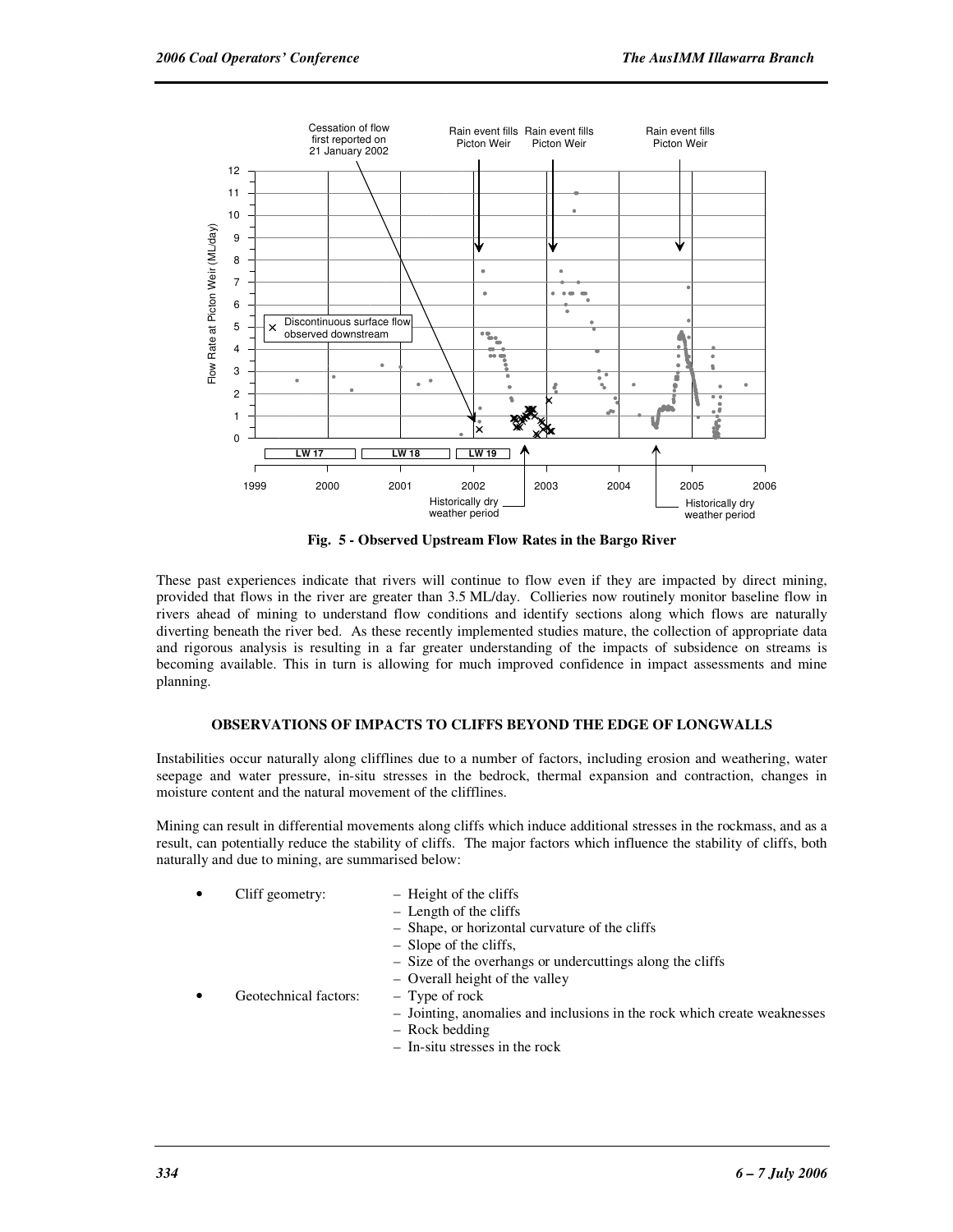- Environmental factors: Erosion and weathering which create unstable blocks – Seepage flow and water pressure – Heating and cooling from sun exposure – Changes in ground moisture content – Natural movement of the cliffs • Mining factors: – Magnitude of subsidence, tilt, strain and curvature at the cliffs – Direction of tilt, strain and curvature relative to the cliffs – Proximity of mining to the cliffs – Direction of mining relative to the cliffs
	- Depth of cover at the cliffs

The complex interaction of the above factors makes it difficult to develop a model that can predict the likelihood of cliff or rockface instability based on predictions of ground movement. It is likely that in some cases, a rockface is close to a threshold point of instability prior to mining, and even the smallest additional movement may bring forward the timing of a rockfall.

There have been few instabilities in the Southern Coalfield as a result of mining under cliffs at depths of cover greater than 400 metres. Importantly, there have been no reported instabilities beyond the edges of longwalls. In the case of the Bargo River, there have been no reported cases of instabilities and only one small instability has been reported in the Georges River.

The most well known instances of instabilities have occurred in the Cataract River, where eight instabilities have been reported. Another two instabilities were reported in the Nepean River. These instabilities occurred during mining at Tower Colliery and their locations are shown in Figure 6, where it can be seen that no sites are located beyond the extent of the extracted longwalls. A check between the dates of each reported instability with actual longwall positions also confirmed that all instabilities occurred after they had been directly mined beneath.

The potential for cliff instability beyond the goaf edge remains even though no instabilities have been reported in the Southern Coalfield beyond the mining area. It is therefore prudent to examine the consequence of an instability occurring at each individual cliff, so that the risks associated with mining close to cliffs can be safely managed.



**Fig. 6 – Observed rock falls over Tower Colliery**